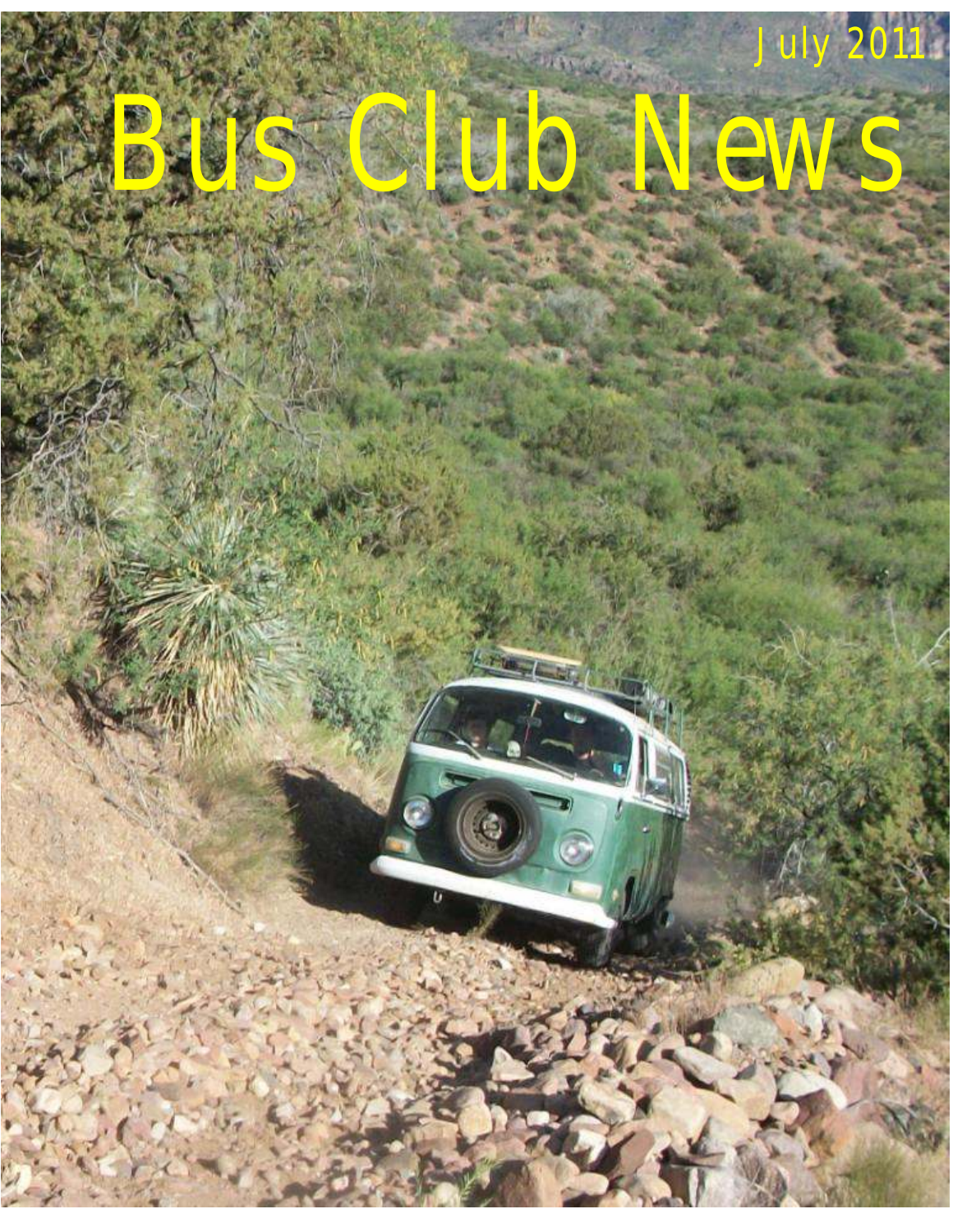### *Jerome Jamboree XXI Dates: September 16th, 17th and 18th 2011*

### **Behind the Wheel**



**More Grease!** *...or more elbows. It's going to take some of each to finish the bus in time!*

### **Don't Cry!**

*...working on the raffle bus doesn't have to be all work! Come to Saturday's party and find out!*

 **ABC Newsletter July** 

uly in Arizona can only mean one thing; lots of preparation for the Jamboree and plenty of elbow grease being used on the raffle bus. If you'd like to help with the latter just show up this Saturday at Chad's place starting at 7am (4141 West Waltann Drive in Glendale.) No experience needed just show up willing to help. If you haven't already come up with something juicy for the raffle at our annual event get busy and locate something. Your contributions are mightily appreciated! And while we're talking about Jerome here's some reminders from the Board: Vendors are welcome and should plan on showing up and registering at the gate (it's only an extra \$5 for the entire weekend to sell as much "new" stuff as you wish. Everyone else is welcome to swap used parts from their campsite at no additional cost. The only vendor rules are that you can't sell food (unless your name is Will Davis or Mark Michel) The contests (slow drag, tattoo, old bike, pet show) are all 50/50. If you've never seen the Pet Show you haven't lived. If you have witnessed it you're probably in therapy. We would probably vote early for Melissa's cat based on its amazing talent of locking her out of the house in the middle of the summer heat. Be careful what you teach those critters. July also means fun in Flagstaff compliments of Janyel and her band of merry makers at the Flagstaff KOA. Only a week after is another fantastic opportunity to cool off on the rim with more VW fanatics; both events are detailed in the Coming Events. While these are both fine events with plenty of bus and people eye candy the real deal is only 2 months away; your club's signature event JEROME JAMBOREE is right around the corner so what are you doing to help? We need help with the raffle bus for starters; just show up and start sanding or whatever Chad asks you to do. We need folks to volunteer at the booth to sell tickets and club crap and we always need warm bodies at the gate to keep an eye on comers and goers. If this sounds like something you can do then come to the general meeting, call a board member like our events coordinator Bob Patyi or get on the Yahoo group and please volunteer. Thanks and enjoy your July Newsletter!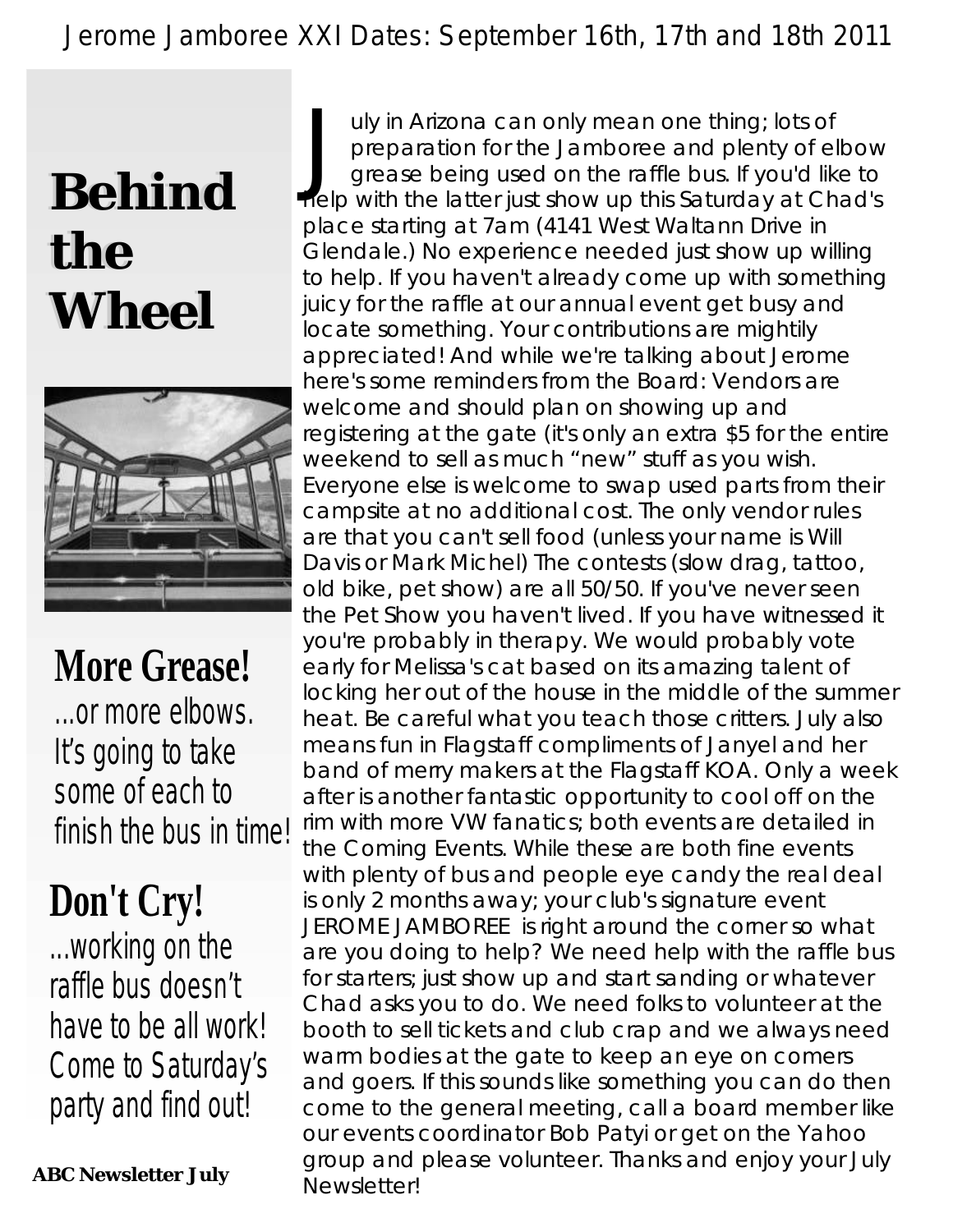*Jerome Jamboree XXI Dates: September 16th, 17th and 18th 2011* President Melissa Jess 602-867-7672 Vice President Nancy Axtell 480-251-7885 Treasurer Phil Gantchev 602-625-0416 Secretary Gary Lampinen 602-881-1291 Events Bob Patyi 623-694-0404 Membership Chris Lee 480-241-7025 Sergeant at Arms Will Davis 602-403-0966

> f one comes to a general meeting, work party or event they are liable to meet<br>I someone who shares the same philosophy about old VW's. Whether you joined the club to learn more about your ride or to get involved with campouts or shows you are among friends, and lots of them! But what if your interest lies somewhere off the beaten path? How many times have you driven down the highway and noticed a dirt road leading up into the mountains and asked yourself, "Where does that go?" There are a small number of club members who enjoy exploring the less civilized parts of the state and would probably follow you up that road just to see where it goes. Because it's someplace new or because they know their buses are capable of doing more than hauling carcasses and ice chests to the usual events. In early August anyone with such inclinations has the opportunity to explore the higher elevations of the state with a comfortable built in base camp in the form of VW's on the Rim. Anyone who has driven around the Mogollon rim knows there are numerous jeep trails and logging roads just beckoning high-clearance vehicles like buses. Heck the whole state has areas where, within reason, one can get away from it all. This month's Newsletter features one such expedition into the Sierra Anchas in search of ancient civilizations and it was all done in buses! If you've done something like this please tell us about it. If you've always wanted to do something like this speak up at a general meeting or get on the Yahoo group and suggest a destination. Whatever you do we sincerely hope that you find the club fun and worthwhile!

The Arizona Bus Club is an official non-profit organization. That means that your donations may now be tax deductible. Consult your tax advisor, then donate till it hurts.

The club general meeting takes place on the third Wednesday of the month at Rosita's 960 West University in Tempe Arizona 85281. It's on the Northeast corner of the intersection of University and Hardy and usually gets going at 7pm.

Membership is \$20 per. Mail your dues to ABC Membership PO Box 65001 Phoenix, AZ 85082 or contact our membership chick Chris Lee @ 480-241- 7025

If seeing your ABC friends at meetings and campouts isn't enough, you can now communicate with other members via the Arizona Bus Club Yahoo email group. You can plan an impromptu campout, invite everyone to the drive-in on short notice, or just talk buses. To subscribe just send an email to **arizonabusclubsubscribe@yahoogroups.com** and start enjoying the fun!

#### Disclaimer:

The views and opinions expressed in the Arizona Bus Club newsletter are those of the individual contributors (monkeys chained to typewriters! PETA, SEND HELP NOW!) and are not necessarily those of the board, general members or the editors, unless otherwise stated. No Arizona Bus Club board member or general member, past or present, shall be held liable for any damages, death, injury or harm resulting from the use or misuse of any information contained in the newsletter or the newsletter itself. Enjoy News online at Arizonabuscom!



and you thought your place was a wreck.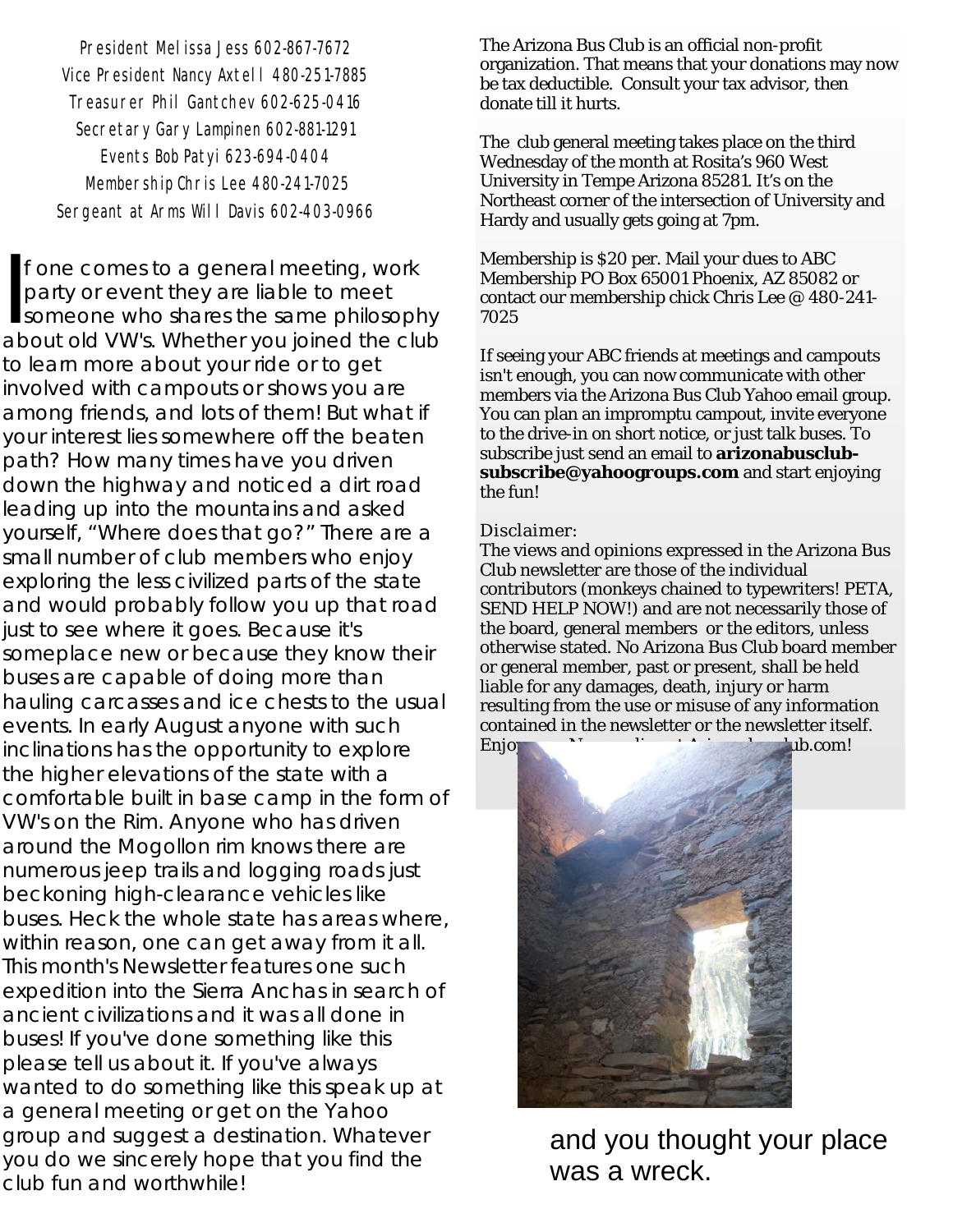iven the photos that ran in last month's issue iven the photos that ran in last month's issue<br>one could be forgiven for thinking that the<br>recent Pinal Campout was anything more than<br>a VW-themed smorgasbord. And for the most a VW-themed smorgasbord. And for the most part it was but for a few lucky enthusiasts the end of Pinal marked the beginning of a second, completely different trip. After leaving on Sunday Gary, Joyce, Bruce and the editor enjoyed one last meal at El Rey, stocked up on groceries in Globe and headed north to explore an area of the Sierra Anchas famous for its rugged canyons, free flowing streams and ancient cliff dwellings. The road up to Cherry creek, upon whose banks we camped, is narrow and steep with several



challenging sections. In other words, perfect for a bus. Warning; do not attempt the Cherry Creek road without taking all the usual back country precautions. There is no cell service and at a certain point near the Ellison ranch the road is no longer maintained and becomes extremely rough. We were sporting all terrain tires and still had to get out and fix the road in a few spots. We made it about as far as we were going to get and selected an old campsite nestled under a stand of cottonwoods within spitting distance of the creek. Our buses were camouflaged by a healthy mesquite bosque and the only eyes that witnessed our afternoon dip into the cool water were those belonging to the stray bovines lounging in the shade. Soon enough it was dark and although Red Flag conditions prevented a camp fire the heavens provided more than enough entertainment with constellations both real and imagined. We were also visited by a large, healthy canine named Buddy who happily vacuumed up every unattended morsel in our general vicinity. Morning came and we headed North up the rough dirt road excited to be so close to the Pueblo Canyon cliff dwellings! The narrow road climbs and winds its way up and around hairpin turns with breath-taking drop offs into the ravine below. Rocks, some the size of pumpkins, cover much of the track necessitating constant attention from driver and copilot. Only 4 miles from our destination we were forced to stop in Devil's Chasm Canyon where a recent flash flood had washed the bridge into



the ravine below. If we'd belonged to the Humvee Club we could have proceeded but thought better and pulled into some nearby shade to consider our options. Our disappointment was soon replaced by excitement when Hilpert realized we were in fact standing at a trailhead from which one could hike up to a cliff dwelling. Some young campers nearby confirmed his suspicion and said it was an "easy hike" to the ruins. That should have been a clue. Now

*if the commercial or archaeological value of the archaeological resderif the commercial or archaeological resources exceeds the sum of \$500, such person shall be fined not more* Inthe case of a second or subsequent such violation upon conviction *both.*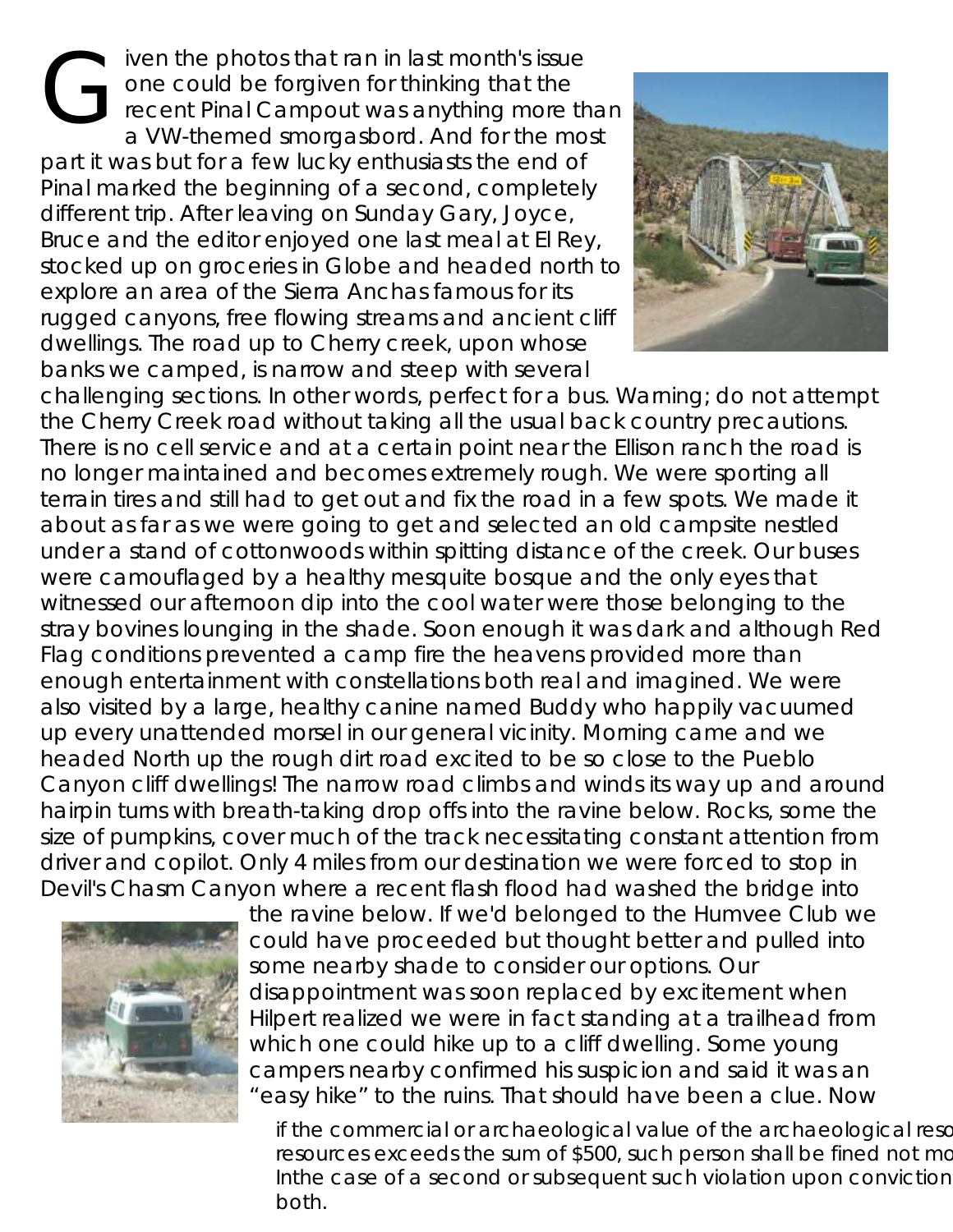that he has been there and lived to tell the story, the that he has been there and lived to tell the story, the<br>editor wishes to emphasize what sort of "hike" is<br>required to reach these dwellings. We were completely<br>unprepared for the rock climbing skills one would need unprepared for the rock climbing skills one would need to successfully ascend this canyon and it was only luck that prevented us from having to be carried out on a stretcher. Do not attempt this hike under any circumstances! Wait for the road to be repaired and then visit the much more accessible Pueblo Canyon Complex. But since we did the hike and visited the ruins and made it out alive it's only fair to describe what we saw. The Salado people were master masons and constructed these sturdy and easily defendable castles using heavy, flat stones and timbers brought in from



distant forests. The interiors were chinked with mud and the impressions of the builder's fingers are still plainly visible in the dried clay even after 1,000 years have passed. But the hike to get there is HELL, plain and simple. The trail, visible for the first 30 minutes follows along a babbling brook then peters out and cairns are the only clue to the direction one should take. Soon you are climbing on all fours scrambling over large rock falls and squeezing between house-sized. boulders. Two sections require repelling using ropes left over from previous climbers. Just when were ready to give up the dwellings came into view. Words cannot describe the majesty these castles command and their condition was stunning. We visited all the rooms and were careful to touch nothing and leave nothing but footprints. Soon enough we departed sliding down the "trail" soon discovering that the only handles Mother Nature provided for keeping our balance were conveniently covered in thorns. This was the most dangerous part of the hike and we took turns losing footing and sliding over rocks as hard and sharp as they come. Back at camp we marveled at our experience and a

visiting rancher commented that our scrapes and bruises were minor compared to several unlucky hikers he'd helped extricate over the years. Mr. Nathan Ellison is descended from pioneer stock and knows the area well. Don't be surprised if he pays you a visit bright and early some morning when you may not have yet given much thought to getting up. Visit Cherry Creek in your bus. Take some friends and enjoy the vistas and cool, flowing creek. Be prepared to rough it and resist the temptation to take any artifacts home (other than the museum piece you drove to get there.)

*if the commercial or archaeological value of the archaeological resources involved and thecost of restoration and repair of such*  re than \$20,000 or imprisoned not more than two years, or both. such person shall be fined not more than \$100,000, or imprisoned not more than five years, or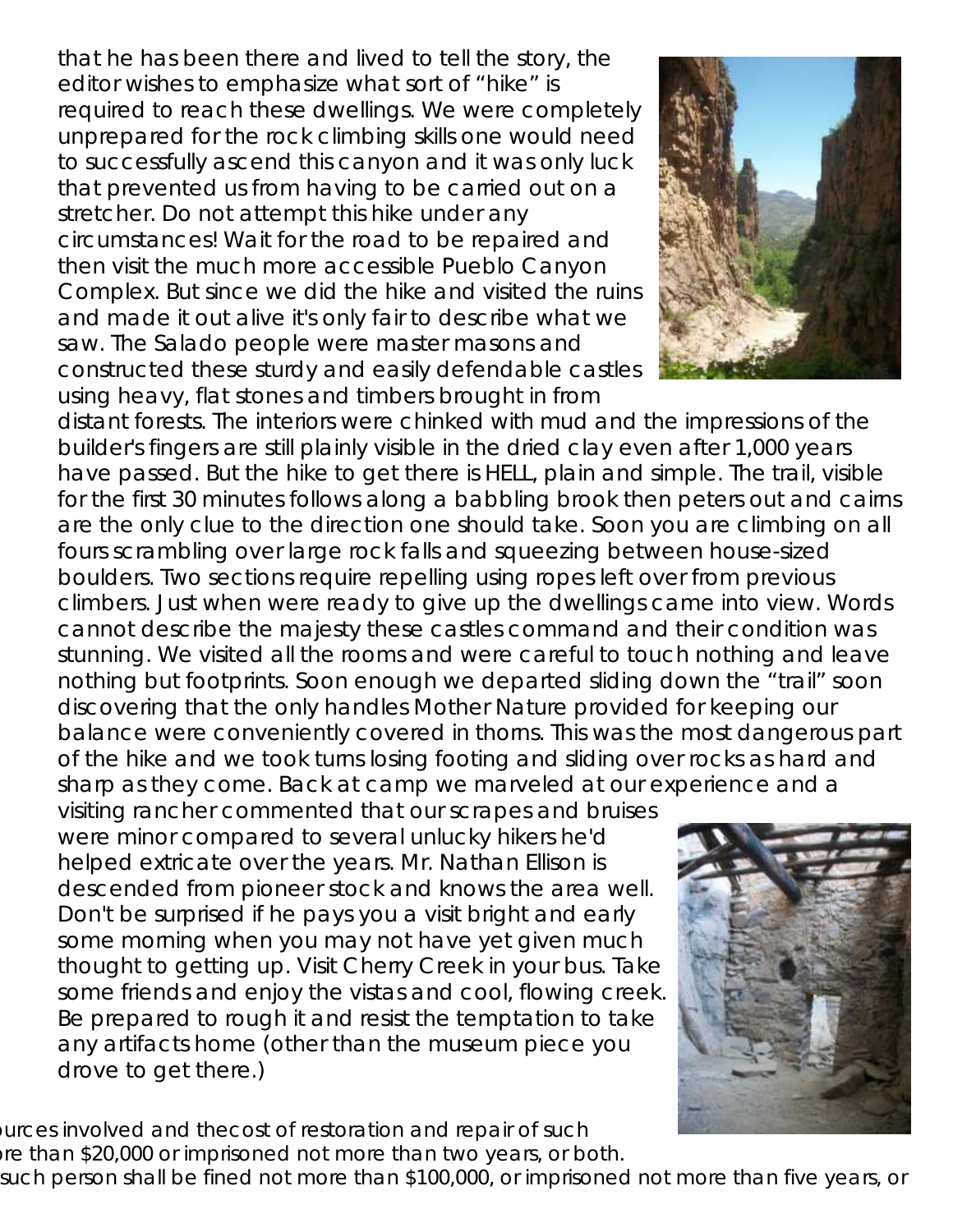## A BC Coming Events!

registration booth to pay and<br>registration booth to pay and water & electricity at each site\*We<br>receive your are pat friendly as long as they are

nce House open daily 9am-7pm for be selling event t-shirts\*We are a the kids\*Splash Park opens daily<br>
9am-7pm\*Kamp Kitchen will be onsite recycling\*We have a ba 9am-7pm\*Kamp Kitchen will be onsite recycling\*We have a band<br>Serving breakfast daily from the playing both pights in the Korral store.\*Bathroom/showers & receiving free passes to Buses by<br>laundry facilities open 24 hours a the Bridge 2012If you want to view day, we have brought in additional



**July 23rd Raffle Bus Work Party** port-o-potties for the weekend that **4141 Waltann Drive Glendale** will be located near the event<br> **July 29th - 31st** High Altitude<br>
Campout Flagstaff, AZ 2011 High outdoor sinks with hot water to<br>
Altitude Kampout July 29th – 31st wash dishes \*Free Wi-Fi<br>
\* receive your<br>wristband/sticker/registration.\*Bou are pet friendly as long as they are<br>leashed and cleaned up after\*We'll leashed and cleaned up after\*We'll serving breakfast daily from<br>
6:30am-10:30am\*On site grocery<br>
store selling beer, wine, soda, food<br>
and VW gear open daily from 8am-<br>
9pm.\*There is free morning coffee<br>
and a usable microwave in the<br>
and a usable microwave the Bridge 2012!If you want to view pics, or get info. on the kampground you can visit us online at www.FlagstaffKOA.com

**August 5th - 7th** VW's on the RIM<br>near Heber, AZ Horizontally<br>Opposed along with our friends the<br>Stragglers are proud to present the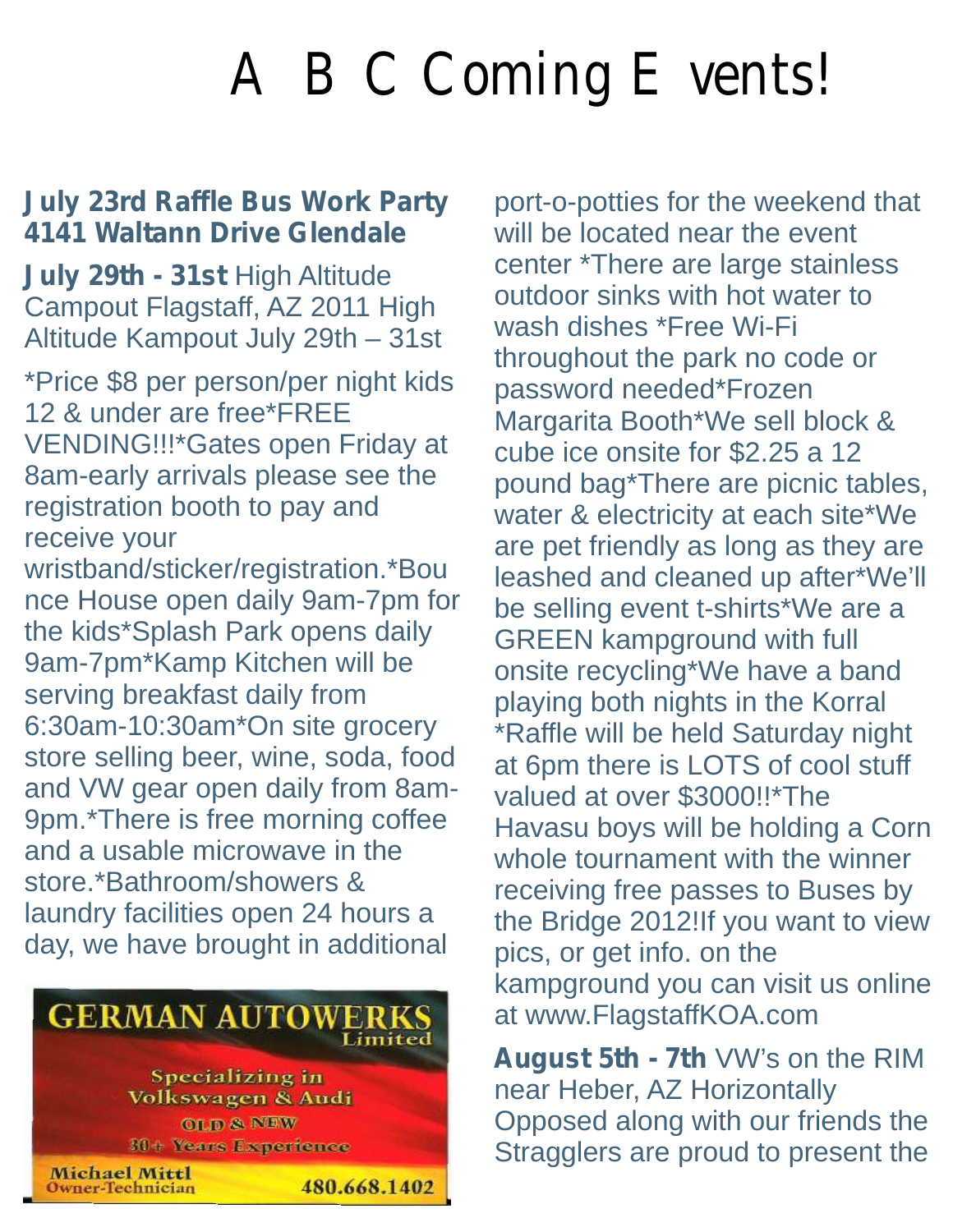# A BC Coming Events!

The Event location is on the Black<br>Canyon Lake Road which is also<br>known as Fr300.The turn off is 500<br>feet East of mile marker 291 on the This Event will be held the<br>right hand side of the road coming weekend after the Flag be about 1 mile in on your right. and come on over and have a nice<br>Look for the signs guiding you. relaxing time with good folks.

Look for the signs guiding you.<br>There will be plenty of clean J-Johns.600 gallon fresh water tank for all to use.RULES ARE AS FOLLOWS:PLEASE, NO BEER til 5 pm. or e-mail at be selling til 5 pm. or e-mail at be selling event to sell in t<br>BOTTLES, BABY DIAPERS, or and altydog@commspeed.net. BOTTLES, BABY DIAPERS, or TRASH to be put in the J-Johns.

TRASH to be put in the J-Johns.<br>
We have to pay extra for this to be<br>
removed from them.<br>
All dogs are to kept on a leash<br>
even in your Campsite. No<br>
exceptions. If we have to tell you<br>
more than once, you will be asked<br>
S more than once, you will be asked  $\begin{array}{c} \text{September} \quad \text{10th} - \text{18th} \\ \text{1000} \quad \text{1100} \quad \text{1200} \end{array}$ 

 $is a$  rule set forth by the Forest

Quiet time is from 10 pm until 6 am. PLEASE be respectful of your **December 9th through 11th** fellow campers as this is a family Arizona Bus Club Christmas I fellow campers as this is a family Arizona Bus Club Christmas Party,<br>Event and there will be kids there. The also were park. Mesa, AZ

1st Annual VW's on the Rim. This is a PACK IT IN, PACK IT

right hand side of the road coming weekend after the Flagstaff KOA<br>East from Payson. The Event will meet, so why not make a week of it<br>he about 1 mile in on your right and come on over and have a nice

For more info you can contact J.D.<br>at 928-848-7915 Monday thru Friday between the hours of 8 am til 5 pm. or e-mail at

No ATV's ALLOWED AT ALL. This **November 11-13** Volkswagens by day, we have been added to the River, Yuma, AZ

Service, November 13th Volkstreffen, November 13th Volkstreffen, at what we are at a more community College.

Usery Pass Park, Mesa, AZ